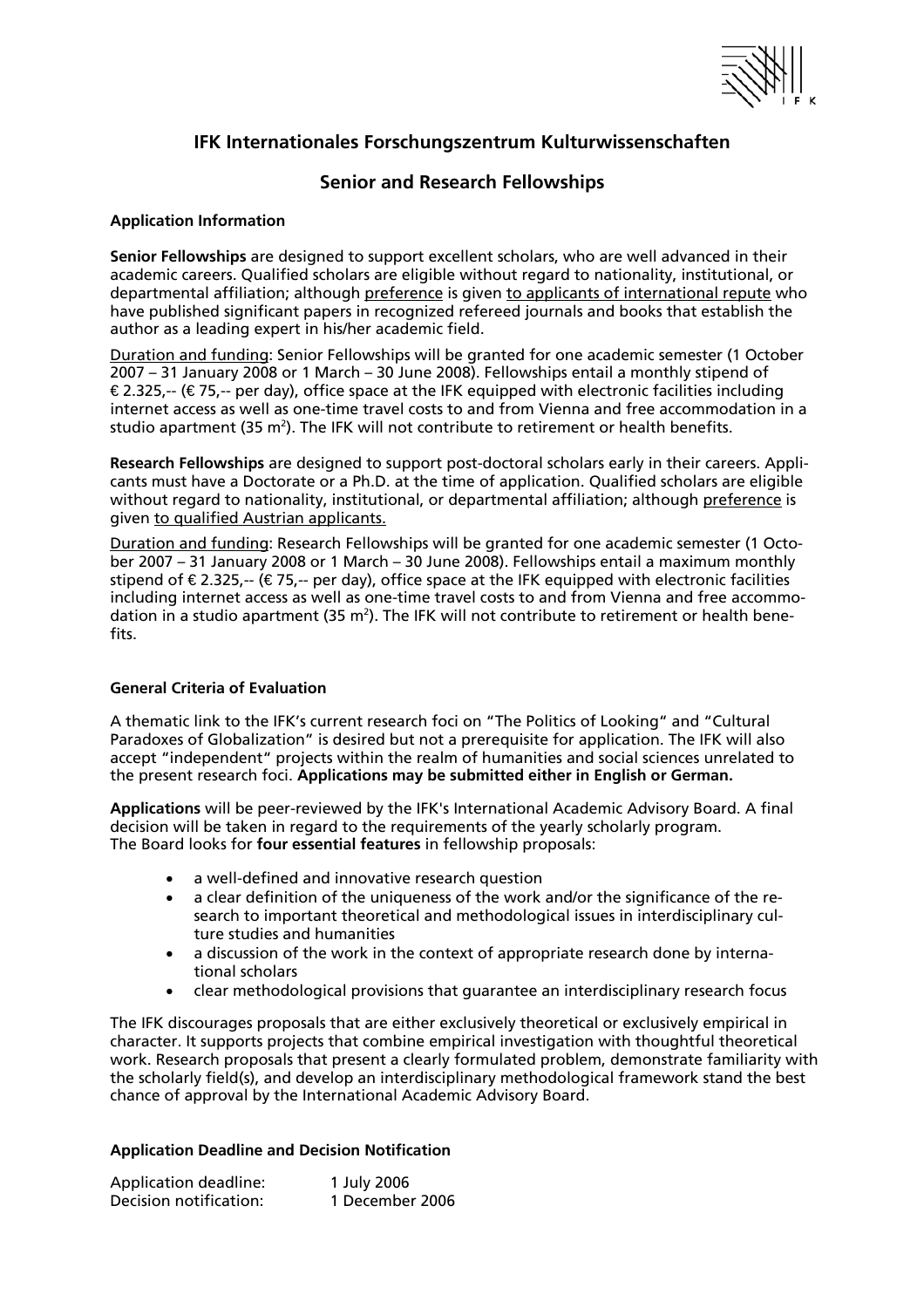# **IFK\_Fellowship Application Form** (Application may be submitted either in English or in German)

For **Senior Fellowship** 

| Name:                                               | $\square$ Dr. | $\Box$ Prof.                                                                                                                 |  |
|-----------------------------------------------------|---------------|------------------------------------------------------------------------------------------------------------------------------|--|
| First:                                              |               |                                                                                                                              |  |
|                                                     |               |                                                                                                                              |  |
| Last:                                               |               |                                                                                                                              |  |
| <b>Mailing address:</b>                             |               |                                                                                                                              |  |
|                                                     |               |                                                                                                                              |  |
|                                                     |               |                                                                                                                              |  |
|                                                     |               |                                                                                                                              |  |
| Telephone:                                          |               |                                                                                                                              |  |
|                                                     |               |                                                                                                                              |  |
| Fax:                                                |               |                                                                                                                              |  |
| E-mail:                                             |               |                                                                                                                              |  |
|                                                     |               |                                                                                                                              |  |
|                                                     |               |                                                                                                                              |  |
| <b>Departmental affiliation:</b>                    |               |                                                                                                                              |  |
|                                                     |               |                                                                                                                              |  |
| Institution:                                        |               |                                                                                                                              |  |
|                                                     |               |                                                                                                                              |  |
| Mailing address:                                    |               |                                                                                                                              |  |
|                                                     |               |                                                                                                                              |  |
|                                                     |               |                                                                                                                              |  |
|                                                     |               |                                                                                                                              |  |
|                                                     |               |                                                                                                                              |  |
|                                                     |               |                                                                                                                              |  |
| Date & country of birth:                            |               |                                                                                                                              |  |
|                                                     |               |                                                                                                                              |  |
| Citizenship:                                        |               | Sex: □male                                                                                                                   |  |
|                                                     |               | $\Box$ female                                                                                                                |  |
|                                                     |               |                                                                                                                              |  |
| Language skills:                                    |               |                                                                                                                              |  |
|                                                     |               |                                                                                                                              |  |
|                                                     |               |                                                                                                                              |  |
| <b>Academic disciplines:</b>                        |               |                                                                                                                              |  |
|                                                     |               |                                                                                                                              |  |
|                                                     |               |                                                                                                                              |  |
|                                                     |               | Which of the following best describes your current academic position?<br>$\Box$ Associate Professor<br>□ Assistant Professor |  |
| $\Box$ Full Professor<br>$\Box$ Independent Scholar |               | $\Box$ Other (Please explain):                                                                                               |  |
|                                                     |               |                                                                                                                              |  |
|                                                     |               |                                                                                                                              |  |
| Planned stay at the IFK:                            |               |                                                                                                                              |  |
|                                                     | $\mathsf{L}$  | winter term 2007 (1 October 2007-31 January 2008)                                                                            |  |
|                                                     |               | or                                                                                                                           |  |
|                                                     |               | □ summer term 2008 (1 March 2008-30 June 2008)                                                                               |  |
|                                                     |               | Additional income during your stay at the IFK:                                                                               |  |
|                                                     |               | No<br>Yes<br>Amount:                                                                                                         |  |

Research Fellowship

**IFK** Internationales Forschungszentrum Kulturwissenschaften 1010 Wien, Reichsratsstraße 17, Tel.: +43-1-504 11 26-0, Fax: +43-1-504 11 32, E-Mail: ifk@ifk.ac.at,Web: www.ifk.ac.at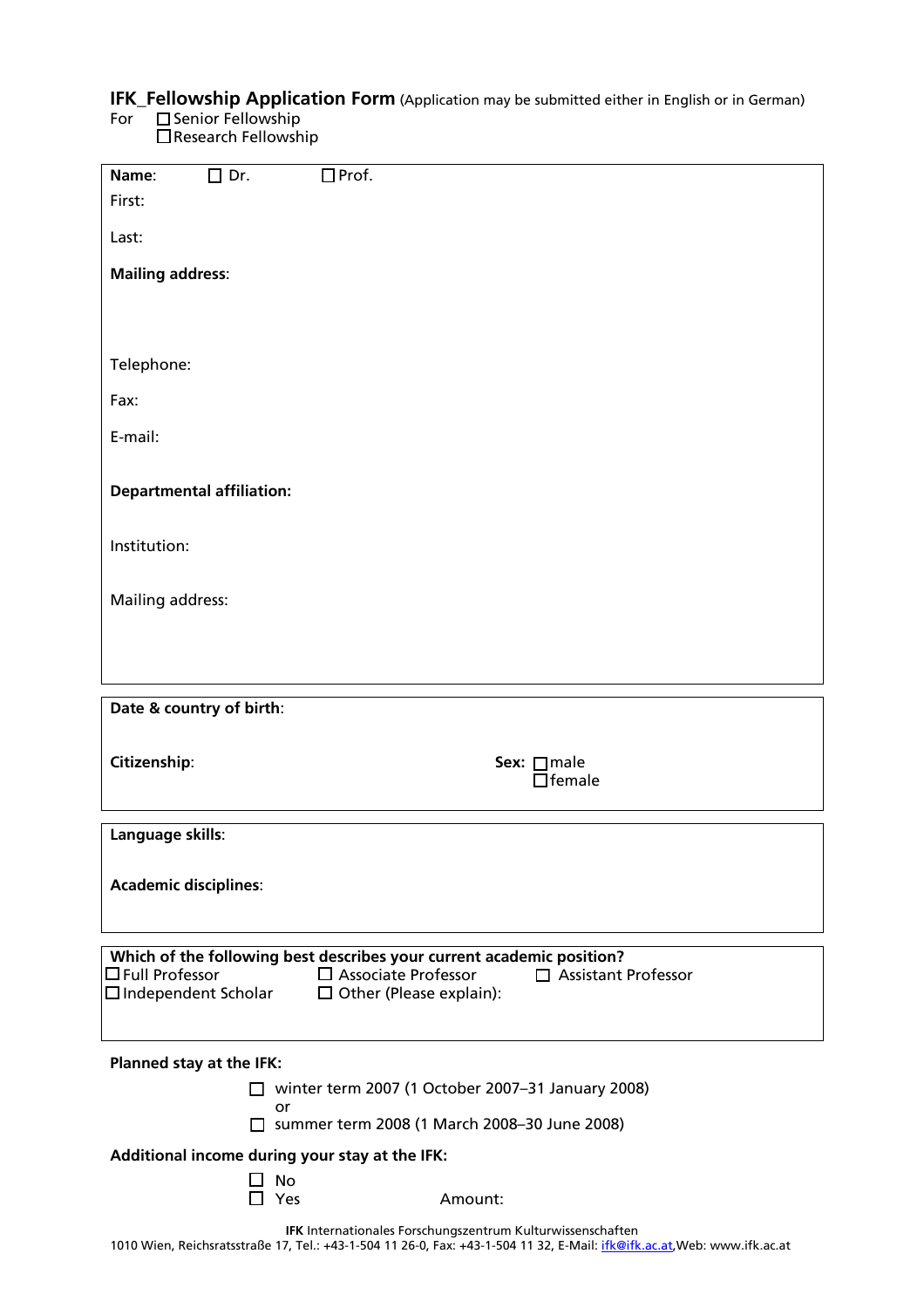**Title of project** (15 words or less):

**Abstract of research proposal** (200 words, not smaller than 10-point type):

I certify that, to the best of my knowledge, the application is complete and the information contained herein is true and accurate.

**Date Contract Applicant's** Signature

……………………………………….. ………..……………………………………………

**Annexes** (instructions see following page) Please do not staple any application materials.

**Applications must be mailed to:**  Dr. Lutz Musner IFK Internationales Forschungszentrum Kulturwissenschaften Reichsratsstraße 17 1010 Wien/Vienna Österreich/Austria

**Applications sent by fax or E-mail will not be accepted.**